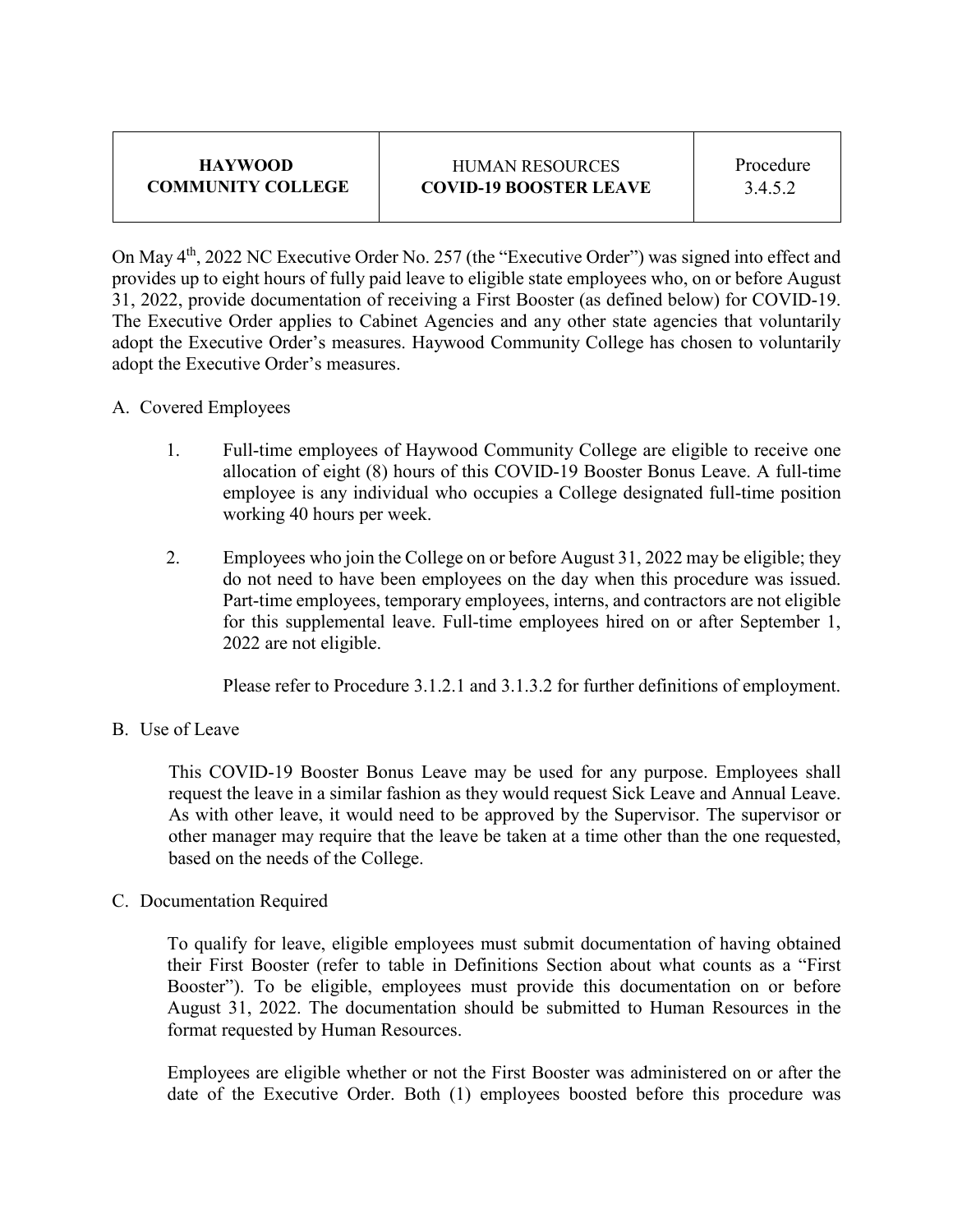issued and (2) employees boosted after that date are eligible for this bonus leave, so long as they provide documentation of a First Booster by the August 31, 2022 deadline.

Employees shall follow the process identified by Human Resources for submitting proof of First Booster. If employees knowingly provide a false or inauthentic document under this Policy, they may be subject to disciplinary action, up to and including dismissal.

## D. Use of Documentation and Confidentiality

Upon submission of documentation of booster, Human Resources will review the material in good faith to determine whether it appears to be valid.

- Under this procedure, no additional research is required by the Human Resources staff member to determine whether the documentation is truthful and accurate.
- However, the Human Resources staff member is authorized to require additional verification if the staff member has a reasonable basis to suspect that the information provided is inauthentic or fraudulent.
- Human Resources staff may use sampling (for example, reviewing only one out of every four documents submitted).

Documentation on vaccines will be maintained in accordance with any records retention schedule. These documents would be kept separately from employees' general personnel files and would be available only to Human Resources staff.

Managers and supervisors would not have access to these confidential records. However, managers and supervisors would be approving use of this leave and would therefore have knowledge that the employee received their First Booster. While managers and supervisors may tell other employees a particular employee is on leave, unless the employee consents, it should not be shared that the employee's leave is because the employee received a booster shot.

E. No Cash Value; Not Transferable; Expires March 31, 2023

This leave has no cash value and cannot be converted into retirement credit. Employees shall not be paid for unused COVID-19 Booster Bonus Leave at separation. This leave may not be transferred. Any unused COVID-19 Booster Bonus Leave will be forfeited if not taken on or before March 31, 2023. The leave must have been used by this date; it may not be requested for use after March 31, 2023.

F. Effective Date and Duration

This procedure becomes effective on the date listed below. It shall remain in effect until March 31, 2023, unless otherwise extended. It may be modified or rescinded for any reason, including but not limited to, COVID-19 developments, any additional Executive Orders, and additional federal or NCDHHS guidance.